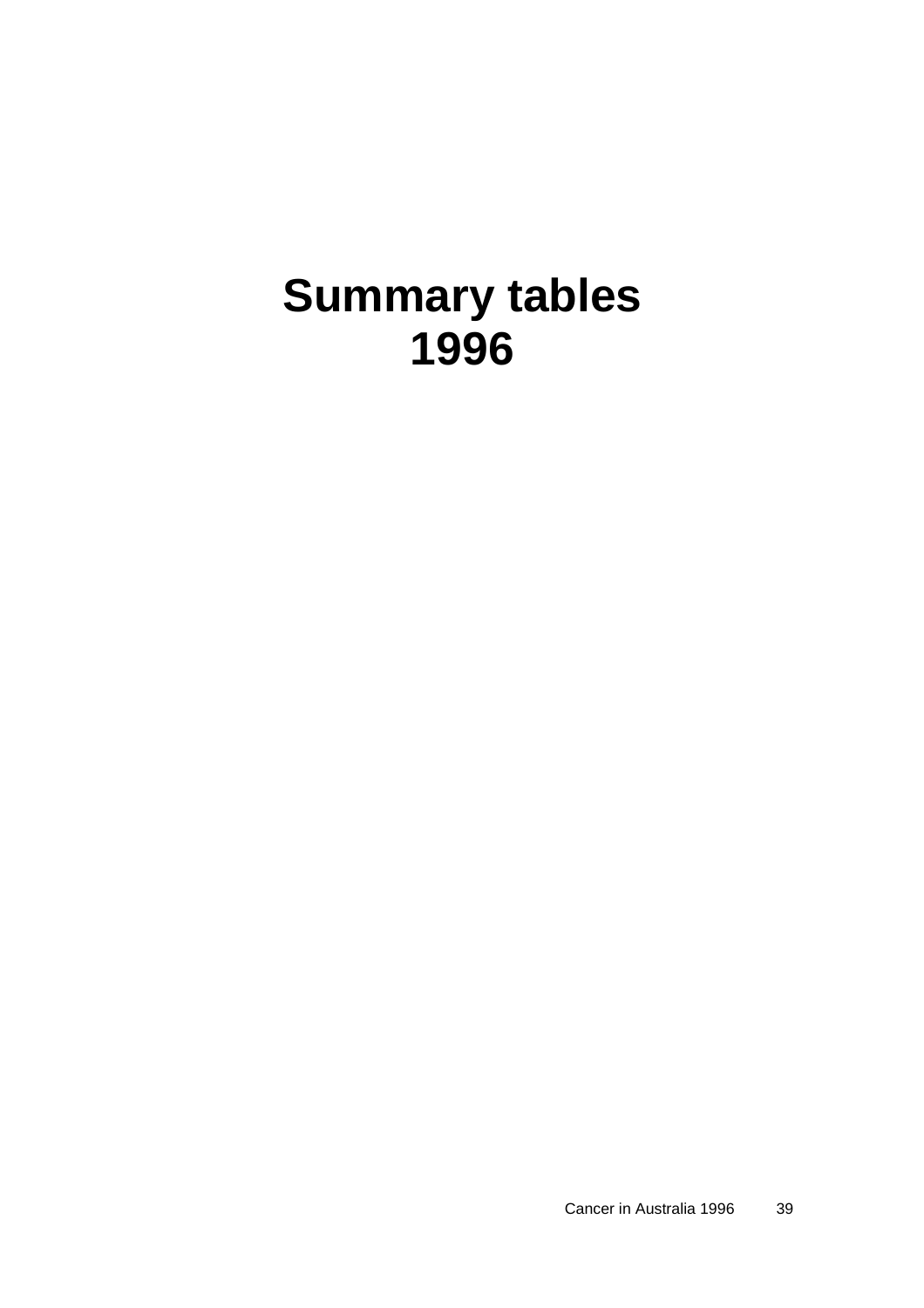## **Table 4: Incidence summary table, 1996**

| Australia 1996 |                                    | <b>Males</b> |                               |                           |                       |                  | <b>Females</b> |                               |                           |                       |  |
|----------------|------------------------------------|--------------|-------------------------------|---------------------------|-----------------------|------------------|----------------|-------------------------------|---------------------------|-----------------------|--|
| ICD-9          | <b>Cancer site</b>                 | Number       | <b>AS Rate</b><br>(Aust 1991) | <b>AS Rate</b><br>(World) | Cum. rate<br>per cent | Sex ratio<br>M:F | Number         | <b>AS Rate</b><br>(Aust 1991) | <b>AS Rate</b><br>(World) | Cum. rate<br>per cent |  |
| 140-208        | All cancers (excluding NMSC)       | 42,733       | 489.1                         | 351.6                     | 41.5                  | 1.4              | 34,933         | 338.8                         | 263.5                     | 29.4                  |  |
| 140            | Lip                                | 826          | 9.2                           | 7.1                       | 0.8                   | 3.1              | 317            | 3.0                           | 2.2                       | 0.2                   |  |
| 141            | Tongue                             | 263          | 2.9                           | 2.3                       | 0.3                   | 2.1              | 140            | 1.4                           | 1.0                       | 0.1                   |  |
| 142            | Salivary gland                     | 123          | 1.4                           | 1.0                       | 0.1                   | 2.1              | 68             | 0.7                           | 0.5                       | 0.1                   |  |
| 143            | Gum                                | 42           | 0.5                           | 0.3                       | 0.0                   | 2.1              | 25             | 0.2                           | 0.2                       | 0.0                   |  |
| 144            | Floor of mouth                     | 111          | 1.2                           | 1.0                       | 0.1                   | 2.6              | 50             | 0.5                           | 0.3                       | 0.0                   |  |
| 145            | Other mouth                        | 125          | 1.4                           | 1.1                       | 0.1                   | 1.7              | 83             | 0.8                           | 0.6                       | 0.1                   |  |
| 146            | Oropharynx                         | 148          | 1.6                           | 1.3                       | 0.2                   | 3.1              | 51             | 0.5                           | 0.4                       | 0.0                   |  |
| 147            | Nasopharynx                        | 71           | 0.8                           | 0.7                       | 0.1                   | 2.0              | 39             | 0.4                           | 0.3                       | 0.0                   |  |
| 148            | Hypopharynx                        | 166          | 1.8                           | 1.5                       | 0.2                   | 7.3              | 24             | 0.3                           | 0.2                       | 0.0                   |  |
| 149            | Other lip, oral cavity and pharynx | 50           | 0.6                           | 0.4                       | 0.1                   | 5.8              | 10             | 0.1                           | 0.1                       | 0.0                   |  |
| 141-149        | Head and neck                      | 1,099<br>623 | 12.2                          | 9.7                       | 1.2                   | 2.5              | 490            | 4.8                           | 3.7                       | 0.4                   |  |
| 150<br>151     | Oesophagus<br>Stomach              | 1,190        | 7.2<br>13.8                   | 5.0<br>9.3                | 0.6<br>1.1            | 2.3<br>2.3       | 353<br>667     | 3.2<br>6.0                    | 2.1<br>4.1                | 0.2<br>0.5            |  |
| 152            | Small intestine                    | 100          | 1.1                           | 0.8                       | 0.1                   | 1.2              | 93             | 0.9                           | 0.7                       | 0.1                   |  |
| 153            | Colon                              | 3,657        | 41.9                          | 29.6                      | 3.6                   | 1.3              | 3,394          | 31.5                          | 22.3                      | 2.7                   |  |
| 154            | Rectum                             | 2,410        | 27.3                          | 19.9                      | 2.5                   | 1.9              | 1,537          | 14.6                          | 10.7                      | 1.2                   |  |
| 153-154        | Colorectal                         | 6,067        | 69.2                          | 49.5                      | 6.1                   | 1.5              | 4,931          | 46.0                          | 33.0                      | 3.9                   |  |
| 155            | Liver                              | 401          | 4.5                           | 3.3                       | 0.4                   | 3.5              | 137            | 1.3                           | 1.0                       | 0.1                   |  |
| 156            | Gallbladder                        | 262          | 3.0                           | 2.0                       | 0.2                   | 0.9              | 355            | 3.2                           | 2.2                       | 0.3                   |  |
| 157            | Pancreas                           | 821          | 9.4                           | 6.4                       | 0.8                   | 1.3              | 801            | 7.2                           | 4.6                       | 0.5                   |  |
| 158            | Peritoneum                         | 50           | 0.6                           | 0.5                       | 0.1                   | 0.7              | 80             | 0.8                           | 0.6                       | 0.1                   |  |
| 159            | Other digestive organs             | 41           | 0.5                           | 0.3                       | 0.0                   | 1.2              | 52             | 0.4                           | 0.3                       | 0.0                   |  |
| 160            | Nasal cavity                       | 82           | 0.9                           | 0.7                       | 0.1                   | 2.6              | 39             | 0.4                           | 0.3                       | 0.0                   |  |
| 161            | Larynx                             | 505          | 5.6                           | 4.3                       | 0.6                   | 10.0             | 58             | 0.6                           | 0.5                       | 0.1                   |  |
| 162            | Lung                               | 5,228        | 60.1                          | 41.9                      | 5.4                   | 2.6              | 2,393          | 23.0                          | 16.9                      | 2.1                   |  |
| 163            | Pleura                             | 351          | 4.0                           | 2.9                       | 0.4                   | 8.4              | 52             | 0.5                           | 0.3                       | 0.0                   |  |
| 164            | Other respiratory organs           | 34           | 0.4                           | 0.3                       | 0.0                   | 1.3              | 28             | 0.3                           | 0.3                       | 0.0                   |  |
| 170            | Bone                               | 97           | 1.1                           | 1.0                       | 0.1                   | 1.2              | 86             | 0.9                           | 0.8                       | 0.1                   |  |
| 171            | Connective tissue                  | 367          | 4.2                           | 3.3                       | 0.3                   | 1.7              | 246            | 2.5                           | 2.1                       | 0.2                   |  |
| 172            | Skin-melanoma                      | 4,313        | 48.0                          | 37.3                      | 4.0                   | 1.4              | 3,448          | 35.0                          | 29.0                      | 3.0                   |  |
| 173            | Skin-non-melanocytic (NMSC)*       |              |                               |                           |                       |                  |                |                               |                           |                       |  |
| 174-175        | <b>Breast</b>                      | 85           | 1.0                           | 0.7                       | 0.1                   | <0.01            | 9,621          | 95.5                          | 78.4                      | 8.9                   |  |
| 180            | Cervix                             |              |                               |                           |                       |                  | 923            | 9.4                           | 7.8                       | 0.8                   |  |
| 181            | Placenta                           |              |                               |                           |                       |                  | 6              | 0.1                           | 0.1                       | 0.0                   |  |
| 179+182        | Uterus                             |              |                               |                           |                       |                  | 1,316          | 12.9                          | 10.2                      | 1.2                   |  |
| 183            | Ovary                              |              |                               |                           |                       |                  | 1,166          | 11.4                          | 9.0                       | 1.0                   |  |
| 184            | Other female genital organs        |              |                               |                           |                       |                  | 272            | 2.5                           | 1.8                       | 0.2                   |  |
| #              | Gynaecological                     |              |                               |                           |                       |                  | 3,677          | 36.2                          | 28.8                      | 3.2                   |  |
| 185            | Prostate                           | 10,055       | 117.4                         | 79.1                      | 10.0                  |                  |                |                               |                           |                       |  |
| 186            | <b>Testis</b>                      | 550          | 6.0                           | 5.4                       | 0.4                   |                  |                |                               |                           |                       |  |
| 187            | Penis & other male genital organs  | 80           | 0.9                           | 0.7                       | 0.1                   |                  |                |                               |                           |                       |  |
| 188            | Bladder                            | 1,921        | 22.4                          | 15.3                      | 1.8                   | 3.9              | 623            | 5.7                           | 3.9                       | 0.5                   |  |
| 189            | Kidney                             | 1,209<br>145 | 13.7                          | 10.2                      | 1.2                   | 1.8              | 791<br>88      | 7.6<br>0.9                    | 5.7<br>0.7                | 0.7                   |  |
| 190<br>191     | Eye<br>Brain                       | 716          | 1.6<br>8.0                    | 1.3<br>6.7                | 0.1<br>0.7            | 1.8<br>1.5       | 519            | 5.3                           | 4.7                       | 0.1<br>0.5            |  |
| 192            | Other nervous system               | 28           | 0.3                           | 0.3                       | 0.0                   | 0.8              | 37             | 0.4                           | 0.3                       | 0.0                   |  |
| 193            | Thyroid                            | 244          | 2.7                           | 2.2                       | 0.2                   | 0.4              | 653            | 6.9                           | 5.9                       | 0.6                   |  |
| 194            | Other endocrine                    | 38           | 0.4                           | 0.5                       | 0.0                   | 1.2              | 33             | 0.4                           | 0.4                       | 0.0                   |  |
| 195-199        | Unknown primary site               | 1,625        | 19.0                          | 12.7                      | 1.4                   | 1.5              | 1,406          | 12.5                          | 8.5                       | 0.9                   |  |
| 200+202        | Non-Hodgkin's lymphoma             | 1,718        | 19.4                          | 14.6                      | 1.6                   | 1.5              | 1,387          | 13.3                          | 10.1                      | 1.2                   |  |
| 201            | Hodgkin's disease                  | 220          | 2.4                           | 2.2                       | 0.2                   | 1.4              | 163            | 1.8                           | 1.6                       | 0.1                   |  |
| 200-202        | Lymphoma                           | 1,938        | 21.8                          | 16.8                      | 1.8                   | 1.4              | 1,550          | 15.1                          | 11.8                      | 1.3                   |  |
| 203            | Multiple myeloma                   | 464          | 5.3                           | 3.7                       | 0.4                   | 1.4              | 413            | 3.8                           | 2.7                       | 0.3                   |  |
| 204            | Lymphatic leukaemia                | 521          | 6.0                           | 5.0                       | 0.5                   | 1.6              | 375            | 3.7                           | 3.3                       | 0.3                   |  |
| 205            | Myeloid leukaemia                  | 578          | 6.6                           | 4.7                       | 0.5                   | 1.5              | 450            | 4.3                           | 3.3                       | 0.3                   |  |
| 206            | Monocytic leukaemia                | 13           | 0.2                           | 0.1                       | 0.0                   | 2.2              | 8              | 0.1                           | 0.0                       | 0.0                   |  |
| 207-208        | Other and unspecified leukaemia    | 66           | 0.8                           | 0.5                       | 0.1                   | 1.5              | 57             | 0.5                           | 0.4                       | 0.0                   |  |
| 204-208        | Leukaemia                          | 1,178        | 13.5                          | 10.4                      | 1.0                   | 1.6              | 890            | 8.5                           | 7.0                       | 0.6                   |  |
| #              | Alcohol-related                    | 350          | 3.8                           | 3.2                       | 0.4                   | 1.2              | 306            | 3.1                           | 2.6                       | 0.3                   |  |
| #              | Smoking-related                    | 7,600        | 86.5                          | 62.7                      | 7.8                   | 3.5              | 2,548          | 25.0                          | 19.0                      | 2.4                   |  |

*Note:* Rates are expressed per 100,000 population and age-standardised (AS Rate) to both the Australian 1991 Population Standard and the World Standard Population.

\* Non-melanocytic skin cancer incidence data is not routinely collected by State and Territory cancer registries.

# See Appendix A for ICD-9 codes.

*Source: Cancer in Australia 1996,* AIHW & AACR 1999.